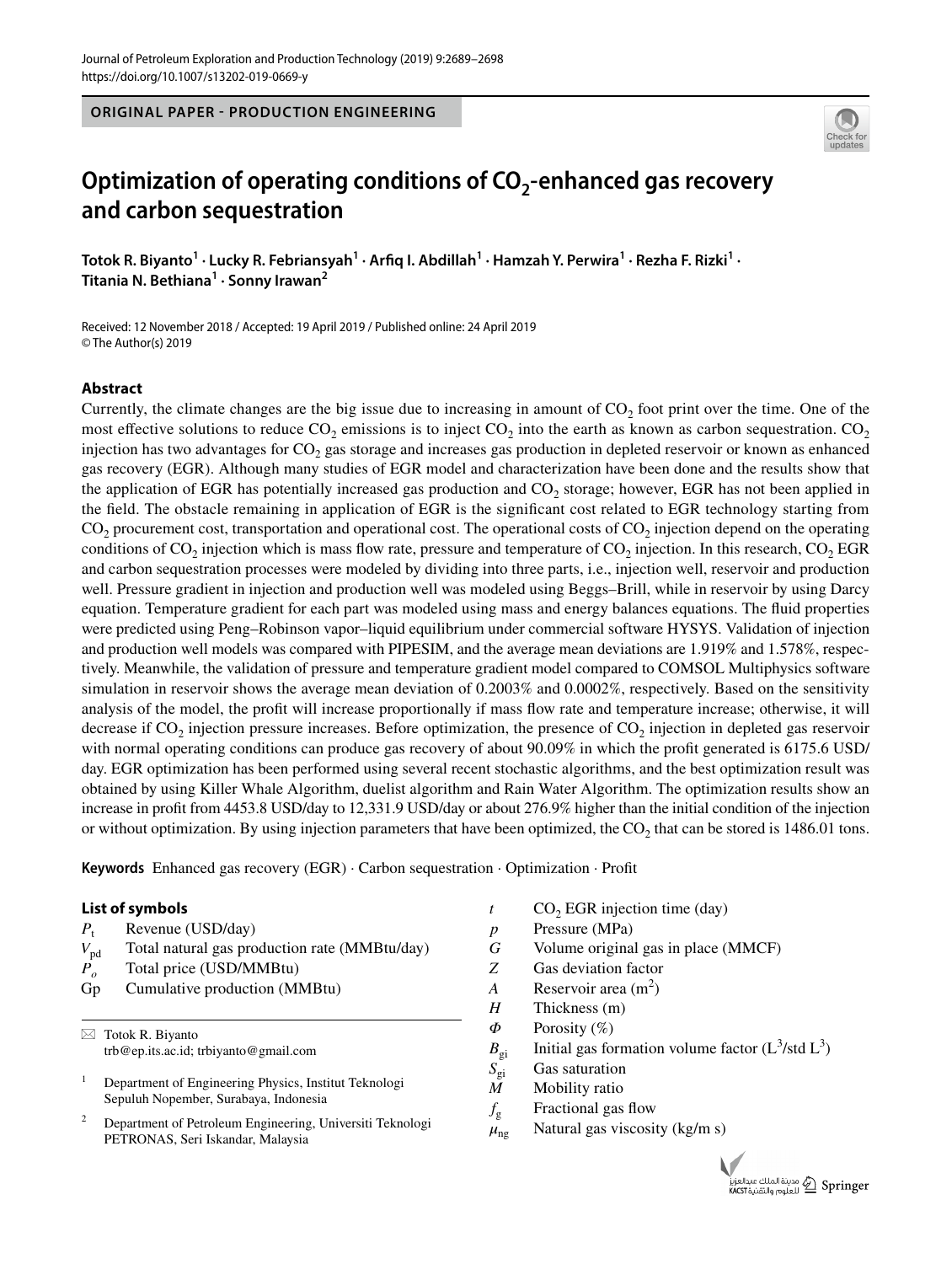| $\mu_{\rm mix}$   | Mix viscosity $(kg/m s)$                     |
|-------------------|----------------------------------------------|
| $g_c$             | Gravity coefficient $(m^2/s)$                |
| D                 | Tube diameter (m)                            |
| D                 | Well depth (m)                               |
| $p_{\text{ini}}$  | Injection pressure (MPa)                     |
| $p_{\text{res}}$  | Reservoir pressure (MPa)                     |
| $m_{\text{ini}}$  | Injection mass flow rate $(kg/s)$            |
| $T_{\text{inj}}$  | Injection temperature $(C)$                  |
| $T_{\rm res}$     | Reservoir temperature $(C)$                  |
| $h_{\text{tube}}$ | Tube thickness (m)                           |
| $\boldsymbol{U}$  | Overall heat transfer coefficient $(W/m^2K)$ |
| L                 | Injection–production well distance (m)       |
|                   |                                              |

- *h* Formation thickness (m)
- *k* Permeability (mD)

## **Introduction**

Recently, the utilization of hydrocarbon fuels to serve human life increases over the time. On the other hand, it will increase  $CO<sub>2</sub>$  concentration in the Earth's atmosphere. In the last  $250$  years,  $CO<sub>2</sub>$  concentrations have increased from 270 ppm to more than 370 ppm (Cakici [2003\)](#page-9-0). Increased  $CO<sub>2</sub>$  emissions cause climate changes which already have many adverse efects on the environment. People have been trying to reduce the carbon foot print by using renewable energy; however, nowadays this way is considered less effective. One of the most effective solutions to reduce  $CO<sub>2</sub>$ emissions is by injecting back  $CO<sub>2</sub>$  into the earth or better known as carbon sequestration (CS) (Clemens and Wit  $2002$ ). CO<sub>2</sub> from stationary sources such as power plants and petrochemical industries is collected and then transferred to a hydrocarbon reservoir such as gas or oil reservoir to be stored for long periods (Faiz et al. [2007](#page-9-2)).

Natural gas reservoir has several advantages compared to oil reservoirs mainly in terms of  $CO<sub>2</sub>$  storage requirements. In a comparison, the gas and oil reservoir with the same initial hydrocarbon pore volume and then the declined natural gas reservoir (mainly containing methane) can save more  $CO<sub>2</sub>$ than the oil reservoir. It happened due to two reasons: First is ultimate gas recovery that is valued at an average of around 65% of initial gas in place, almost two times more than ultimate oil recovery, which ranges from an average of 35% from the initial oil in place. Second, gas is about 30 times more compressible compared to oil or water. At isothermal pressure of 13.8 MPa, compressibility of natural gas is around  $72.5 \times 10^{-6}$ /kPa compared to oil and water, namely  $2.2 \times 10^{-6}$ / kPa and 0.4×10−6/kPa (Turta and Cucuiat [1982](#page-9-3)). In addition, because of the density of  $CO<sub>2</sub>$  higher than the density of natural gas (2–6 times depending on reservoir conditions), hence it will separate automatically.  $CO<sub>2</sub>$  has lower mobility compared to natural gas because of the greater viscosity



which will result in high natural gas transfer efficiency in the enhanced gas recovery (EGR) process (Turta et al. [2007\)](#page-9-4).

Based on the results of previous research,  $CO<sub>2</sub>$  injection into gas reservoir not only gives advantage for  $CO<sub>2</sub>$  gas storage but also can increase gas production in depleted reservoir or known as enhanced gas recovery (EGR). The concept of EGR is not much diferent from enhanced oil recovery  $(EOR)$ .  $CO<sub>2</sub> EOR$  has been proven technically and economically successful for over 40 years (Oldenburg et al. [2004](#page-9-5)). However,  $CO<sub>2</sub>$  injection has not been applied for EGR and carbon sequestration. Several simulation and experiment works have been conducted to prove the feasibility of  $CO<sub>2</sub>$ injection in the EGR process. Laboratory test showed that injection of 33%  $CO<sub>2</sub>$  and 67%  $CH<sub>4</sub>$  mixtures into a waterporous medium at pressure of 15 MPa and temperature of 40 °C yielded 23% of CH<sub>4</sub> gas and 40% of CO<sub>2</sub> trapped in the media (Cucuiat et al. [1983](#page-9-6); Turta and Cucuiat [1982](#page-9-3)). In addition, simulation work has also been conducted. The production of gas from the initial condition of the simulation is 320 million  $m^3$ , and after EGR the production of gas became 700 million  $m<sup>3</sup>$  (Clemens and Wit [2002\)](#page-9-1). Therefore, the presence of  $CO<sub>2</sub>$  injections can improve gas recovery (Turta et al. [2007\)](#page-9-4).

Although many studies of EGR model and characterization have been done and the results show that the application of EGR has potentially increased gas production and  $CO<sub>2</sub>$ storage, however, EGR has not been applied in the feld. Currently, there are only a few natural decline gas reservoirs that utilized EGR due to many considerations, for example, in Budafa Szinfeletti Field, Hungary (Beggs and Brill [1973\)](#page-8-0). There are several aspects to take in consideration starting from the technical side to the economic aspect. From a technical point of view, excessive mixing of  $CO<sub>2</sub>$  and CH4 will cause  $CO<sub>2</sub>$  breakthrough.  $CO<sub>2</sub>$  breakthrough is a condition when  $CO<sub>2</sub>$  is brought to the production well. This condition will cause a decrease in natural gas production so that the EGR and carbon sequestration processes cannot be optimized (Srichai [2006](#page-9-7)). However, this can be overcome by utilizing a much larger ratio of  $CO<sub>2</sub>$  density compared to CH4 (Wang and Economodies [2009](#page-9-8)). It can be performed by selecting the appropriate reservoir and injecting  $CO<sub>2</sub>$  at the deepest point of the reservoir (Srichai [2006\)](#page-9-7). While in economic aspects, large enough costs are needed to use EGR technology starting from the cost of procuring  $CO<sub>2</sub>$ , transportation to operational costs. The operational cost of  $CO<sub>2</sub>$ injection depends on the pressure and fow rate requirements so that the injected  $CO<sub>2</sub>$  meets the reservoir criteria. If the pressure and  $CO<sub>2</sub>$  flow rate are excessive, it will increase operating costs, whereas if less, the natural gas produced and  $CO<sub>2</sub>$  storage are less than optimal; hence, the optimization of operating condition is needed.

In this study, optimization of  $CO<sub>2</sub>$  EGR and carbon sequestration was carried out by optimizing the injection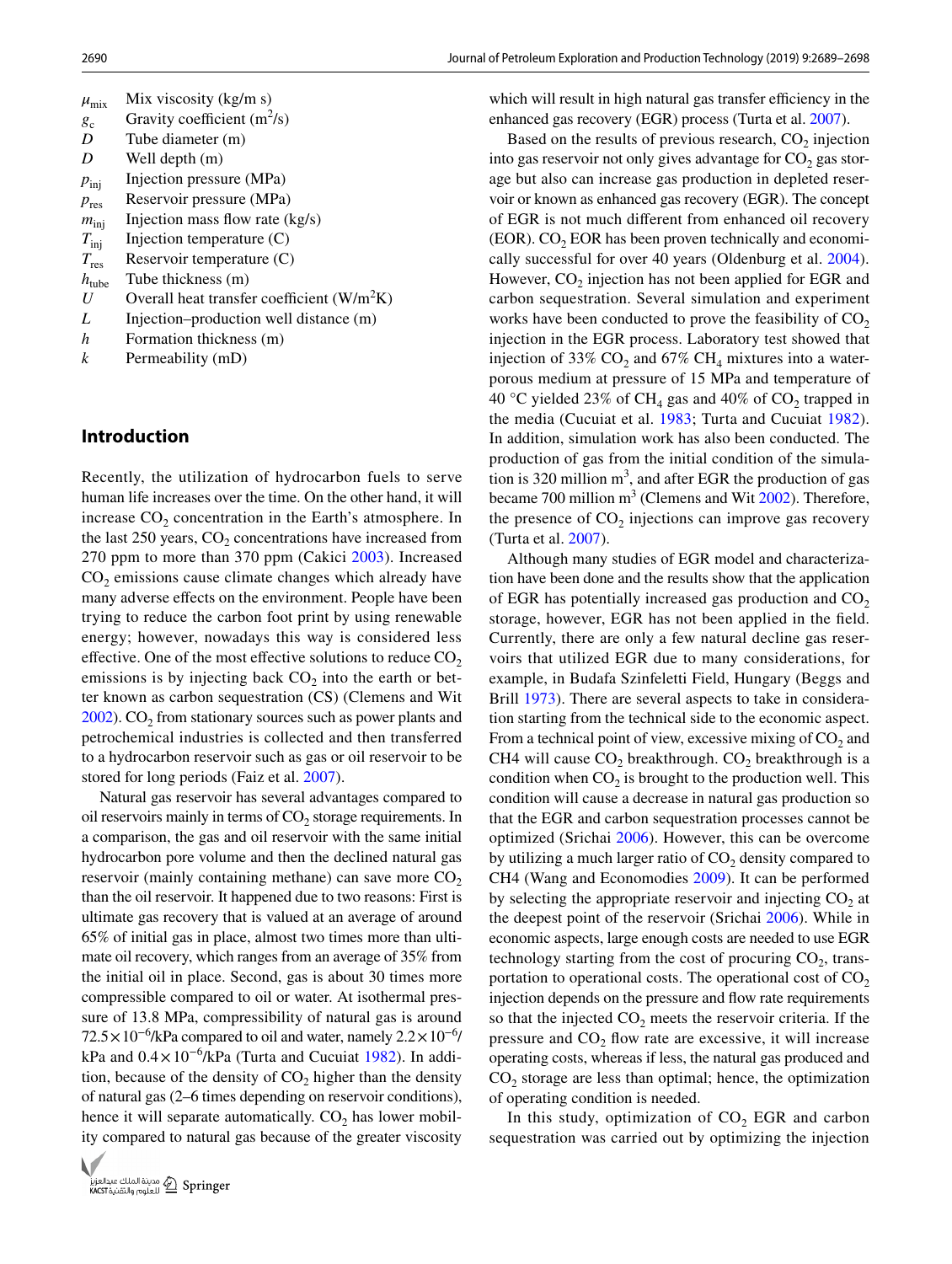operation conditions and considering costs. Optimized variables include flow rate, temperature and  $CO<sub>2</sub>$  pressure that are injected into the natural gas reservoir through injection wells. The aim of this study is optimizing the operating conditions to minimize EGR production costs and fnally generate maximum proft from natural gas production and  $CO<sub>2</sub>$  storage.

## **Approach/methodology**

# **Determination of operating condition range of CO2 EGR and reservoir formation properties**

The case study for operation condition of  $CO<sub>2</sub>$  EGR and carbon sequestration in this research uses the data from Morrow County, Ohio, USA (Fukai and Mishra [2016\)](#page-9-9). Pressure, temperature and mass fow rate injection conditions are 7.38 MPa, 31 °C and 0.30443 kg/s, respectively, while the natural gas reservoir condition used as case study in this research is based on feld condition data of Cooperstown, Venango, and Crawford County Gas Field, Pennsylvania, USA, from the U.S. Geological Survey. From these data, it is known that reservoir has grimsby rock formation type with porosity of 10.35% and at depth 1706 m below ground level. The reservoir has permeability of 27.1 mD and water saturation value of 12%. The reservoir pressure and temperature conditions were 13.51 MPa and 48.33 °C, respectively (Castle and Brynes [2005\)](#page-9-10). In this research, reservoir is assumed in the cylindrical shape and isolated along the length of 100 m of the reservoir (from injection well to production well).

The natural gas composition used is based on the conditions of the natural gas content of the Brown gas well located in the state of Pennsylvania where it has the same geological formation, porosity, and depth characteristics with the Cooperstown gas feld. The data obtained from the U.S. Geological Survey state that the reservoir contains natural gas with condensate gas (Burruss and Ryder [2014\)](#page-8-1) (Table [1](#page-2-0)).

# **Pressure and Temperature Gradient Model of CO<sub>2</sub> EGR and Carbon Sequestration**

Injected  $CO<sub>2</sub>$  will encounter changes in temperature and pressure. Thus, it is necessary to derive the empirical equations to know the changes and impact through the fuid. In this research, Beggs–Brill equation is used to model pressure drop in injection well and production well, whereas Darcy equation is used to model pressure drop in reservoir. Temperature gradient for each part is modeled using mass and energy balances equations. The fuid properties were predicted using Peng–Robinson vapor–liquid equilibrium under commercial software HYSYS. (Banete [2014](#page-8-2); Beggs and Brill [1973;](#page-8-0) Srichai [2006\)](#page-9-7). Validation of the model is

<span id="page-2-0"></span>**Table 1** Natural gas composition

| Compounds      | Compounds<br>formula | mol   | %mol    | Mr     |
|----------------|----------------------|-------|---------|--------|
| Methane        | CH <sub>A</sub>      | 94.36 | 0.9436  | 16.043 |
| Ethane         | $C_2H_6$             | 2.37  | 0.0237  | 30.07  |
| Propane        | $C_3H_8$             | 0.15  | 0.0015  | 44.097 |
| Iso-butane     | $C_4H_{10}$          | 0.017 | 0.00017 | 58.124 |
| $N$ -Butane    | $C_4H_{10}$          | 0.022 | 0.00022 | 58.124 |
| Iso-pentane    | $C_5H_{12}$          | 0.009 | 0.00009 | 72.151 |
| Hexane+        | $C_6H_{14}$          | 0.015 | 0.00015 | 86.178 |
| Helium         | He                   | 0.087 | 0.00087 | 4.003  |
| Hydrogen       | H <sub>2</sub>       | 0.01  | 0.0001  | 2.016  |
| Nitrogen       | $N_{2}$              | 2.92  | 0.0292  | 28.014 |
| Carbon dioxide | CO <sub>2</sub>      | 0.04  | 0.0004  | 44.009 |

<span id="page-2-1"></span>

| Parameters                  | Value   | Units     |  |
|-----------------------------|---------|-----------|--|
| $\mathrm{Pr}_{\mathrm{NG}}$ | 2.69    | USD/MMBtu |  |
| $Pr_{CO_2}$                 | 68.096  | USD/ton   |  |
| $Pr_R$                      | 15.5432 | USD/ton   |  |
| $Pr_{E}$                    | 15      | USD/kWh   |  |

performed by comparing the model results with simulation results using PIPESIM software for injection well and production well and COMSOL Multiphysics for reservoir.

# **Calculation of Natural Gas Production Rate**  and Profit of CO<sub>2</sub> EGR

Natural gas production rate is calculated through additional recovery, cumulative production, mass fow rate and duration of  $CO<sub>2</sub> EGR$  injection time. In addition, the amount of the original gas in place or the amount of gas contained in the reservoir are considered in the calculation of the natural gas production rate. The revenue of  $CO<sub>2</sub>$  EGR process can be obtained by multiplying the natural gas production rate and the price of natural gas (Wang and Economodies [2009\)](#page-9-8) (Table [2\)](#page-2-1).

$$
P_{\rm t} = V_{\rm pd} \times P_{\rm o} \tag{1}
$$

$$
V_{\rm pd} = \frac{\rm Gp}{t} \tag{2}
$$

$$
Gp = G \times \left(1 - \frac{p/z}{p_i/z_i}\right) \tag{3}
$$

$$
G = \frac{Ah\phi S_{gi}}{B_{gi}}\tag{4}
$$

<span id="page-2-3"></span><span id="page-2-2"></span>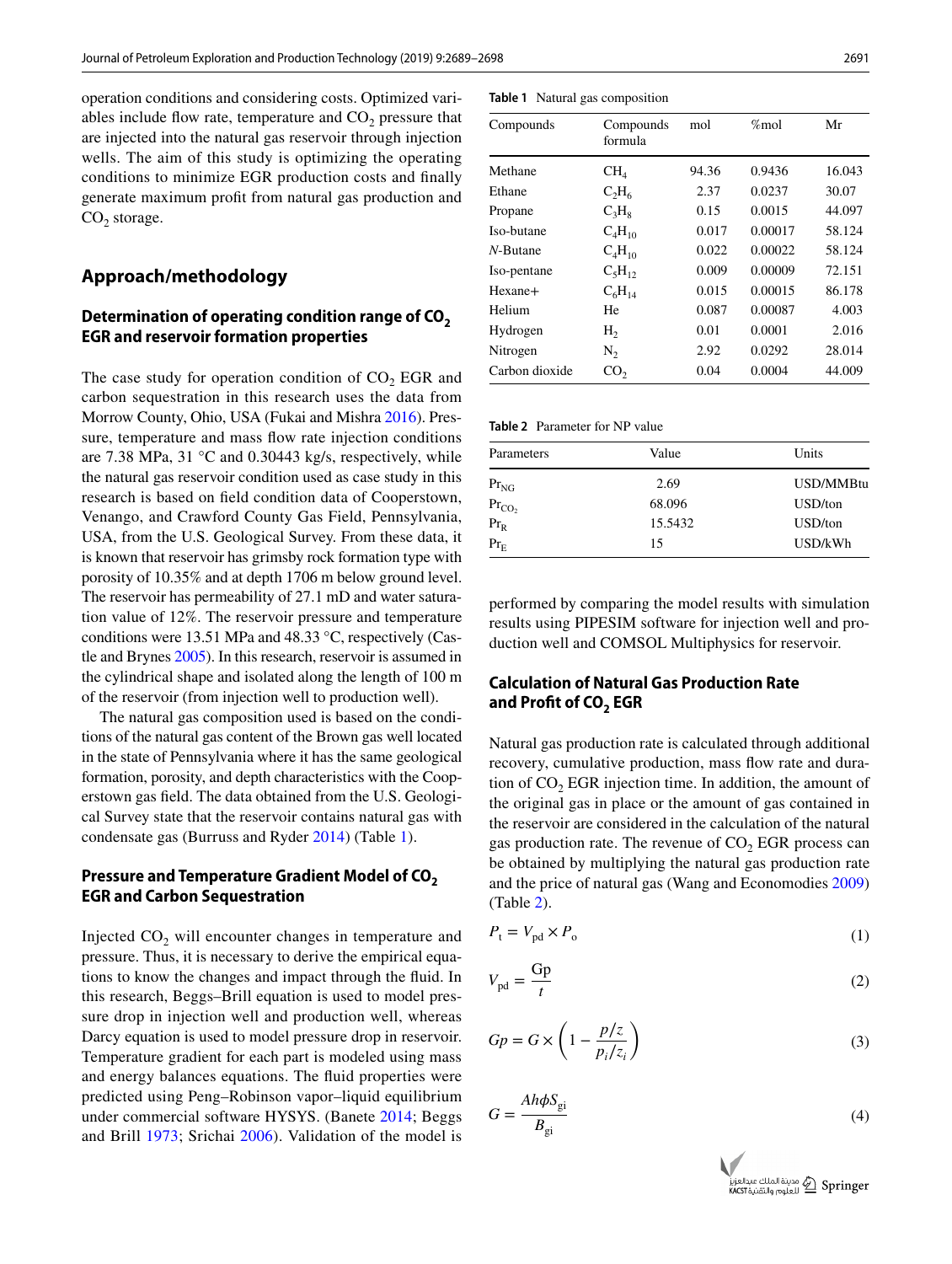$$
B_{\rm gi} = 0.028793 \times \frac{p/z}{p_i/z_i}
$$
 (5)

$$
S_{\rm gi} = -0.0000005 \times f_{\rm g}^5 + 0.00004 \times f_{\rm g}^4 - 0.001 \times f_{\rm g}^3
$$
  
+ 0.0071 \times f\_{\rm g}^2 + 0.0521 \times f\_{\rm g} + 0.2623 (6)

$$
f_{g} = \frac{1}{(1+M)}\tag{7}
$$

$$
M = \frac{\mu_{\text{ng}}}{\mu_{\text{mix}}} \tag{8}
$$

In all industrial business, proft is the main goal to be achieved. In  $CO<sub>2</sub> EGR$ , profit can be obtained if there is a gain between revenue and production cost of  $CO<sub>2</sub> EGR$ . Hence, the revenue must be obtained as much as possible; otherwise, the cost production must be reduced.

$$
NP = R - CC - RC - PC
$$
 (9)  
where

$$
R = PR \times Pr_{NG}
$$
 (10)

$$
CC = m_{CO_2} \times Pr_{CO_2}
$$
 (11)

$$
RC = m_{CO_2} \times Pr_R
$$
 (12)

$$
PC = W \times t \times Pr_E \tag{13}
$$

The amount of  $CO<sub>2</sub>$  stored in the reservoir during a certain time interval can be determined from the ratio between the amount of  $CO<sub>2</sub>$  carried to the production line and the amount of  $CO<sub>2</sub>$  injected into the reservoir. The formula can be seen in Eq. [14.](#page-3-0)

$$
F_{\text{CO}_2} = \frac{Q_{\text{prodCO}_2}}{Q_{\text{injCO}_2}}\tag{14}
$$

If all of the  $CO<sub>2</sub>$  injected is stored in the reservoir,  $F_{\text{CO}_2}$  = 0, whereas if all CO<sub>2</sub> is brought to the production  $\lim_{C_{\text{CO}_2}} = 1$ .

# **Optimization techniques**

Optimization is performed to provide the optimum proft by regulating the  $CO<sub>2</sub>$  EGR operating conditions. The operating condition variables are pressure, mass fow rate and temperature of  $CO<sub>2</sub>$  injection. The recent stochastic algorithms have been utilized, i.e., Killer Whale Algorithm (KWA) (Biyanto et al. [2017a](#page-8-3), [b,](#page-8-4) [2018a](#page-8-5)), duelist algorithm (DA) (Biyanto et al. [2016a](#page-8-6), [2017c,](#page-8-7) [2018b](#page-8-8)), particle swarm optimization (PSO) (Biyanto and Dina [2016](#page-8-9)),



Rain Water Algorithm (RWA) (Biyanto et al. [2018c,](#page-8-10) [d\)](#page-8-11) and genetic algorithm (GA) (Biyanto et al. [2016b,](#page-8-12) [c](#page-8-13)). The rest of discussion will discuss regarding the best results from the optimization algorithms.

# **Results and discussions**

# **Pressure and temperature gradient model in injection and production well**

Pressure drop in injection and production wells is modeled using the Beggs–Brill method, while the temperature gradient is modeled using mass and heat transfer equation. Injection inlet conditions for modeling are taken based on real natural gas feld conditions in the Cooperstown gas feld, USA.

<span id="page-3-1"></span>Pressure and temperature gradients models in injection and production wells for each 50 m depth are validated using PIPESIM software. Model validation is performed by varying the inlet mass flow rate of  $CO<sub>2</sub>$  injection, injection pressure and steam quality in some ranges of operating conditions and comparing the outlet of model and PIPESIM. Mean deviation of the pressure and temperature gradient model in injection well is 3.03642% and 1.76961%, respectively, while in production well, mean deviation is 0.80225% for pressure and 1.38729% for temperature. Pressure and temperature gradients models and PIPESIM simulation results in injection and production wells are shown in Figs. [1](#page-4-0) and [2.](#page-4-1)

# <span id="page-3-2"></span><span id="page-3-0"></span>**Pressure and temperature gradient model in reservoir**

The pressure and temperature gradients in the reservoir are modeled using the Darcy equation and mass and heat transfer equations. The reservoir characteristics used as input for the Darcy equation are shown in Table [3.](#page-4-2)

The fuid properties are estimated using Peng–Robinson vapor–liquid equilibrium under HYSYS commercial software. The inlet of reservoir model is the outlet of injection well model, and the outlet of reservoir model is the inlet of production well model. The outlet of production well will be represented as produced gas associated with  $CO<sub>2</sub>$ at surface facilities. Furthermore, the  $CO<sub>2</sub>$  will be recovered and recycled to the injection well. Mean deviation of model and COMSOL Multiphysics simulation results is 0.2003% for pressure and 0.0002% for temperature. The pressure and temperature gradient of the model and COM-SOL simulation is shown in Fig. [3](#page-4-3) (Table [4](#page-5-0)).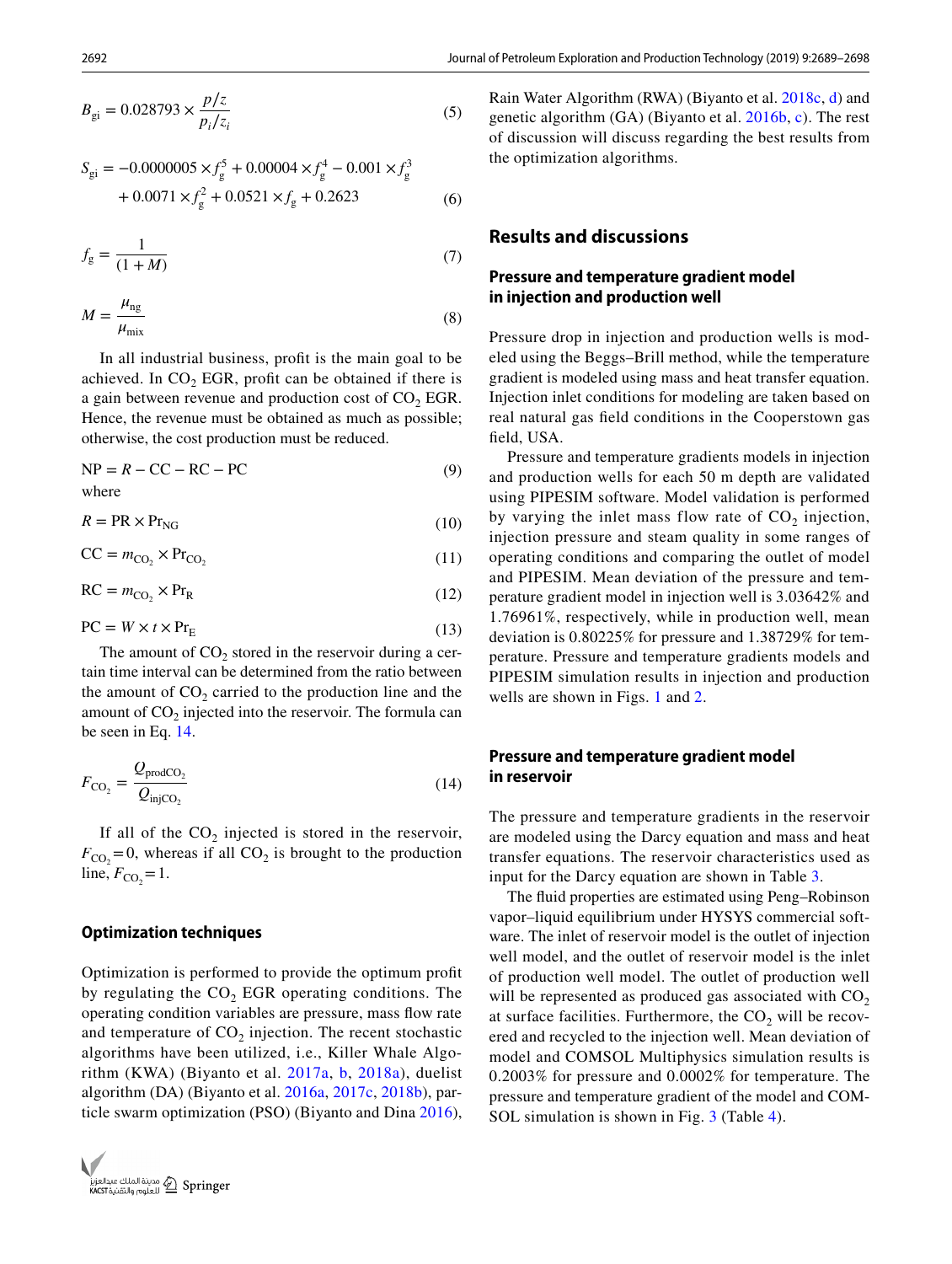16.8 18.2 19.6

PIPESIM Model

<span id="page-4-0"></span>**Fig. 1** Injection well pressure (**a**) and temperature gradient (**b**) model and PIPESIM simulation results

<span id="page-4-1"></span>



51 54 - PIPESIM Model

<span id="page-4-2"></span>**Table 3** Input parameters for pressure and temperature gradient modeling

| Parameters        | Value   | Units            |
|-------------------|---------|------------------|
| $g_c$             | 9.8     | m/s <sup>2</sup> |
| D                 | 0.089   | М                |
| $\overline{d}$    | 1706    | М                |
| $p_{\text{inj}}$  | 7.38    | Mpa              |
| $m_{\text{ini}}$  | 0.30443 | kg/s             |
| $T_{\text{inj}}$  | 31      | °C               |
| $h_{\text{tube}}$ | 0.005   | М                |
| U                 | 2.699   | $W/m^2K$         |

#### Natural gas production rate and profit of CO<sub>2</sub> EGR

The stored natural gas volume in the reservoir or original gas in place (OGIP) is estimated using Eq. [4,](#page-2-2) OGIP obtained using the parameters according to the initial condition of the reservoir which is  $5757.919 \text{ m}^3$  or 0.2 MMCF natural gas. By using Eq. [3,](#page-2-3) the value of gas recovery is 90.909% of OGIP; hence, the cumulative production is equal to 5234.472  $\text{m}^3$  or 0.185 MMCF natural gas.

The presence of  $CO<sub>2</sub>$  injection with normal operating conditions can provide natural gas production rate of about  $40.798 \text{ m}^3$ /day, where the natural gas fraction consists of  $68.29\%$  CH<sub>4</sub> and 31.71% gas condensate. Hence, the production rate of  $CH_4$  and condensate gas are 27.861 m<sup>3</sup>/day



<span id="page-4-3"></span>**Fig. 3** Reservoir pressure (**a**) and temperature gradient (**b**) model and COMSOL simulation results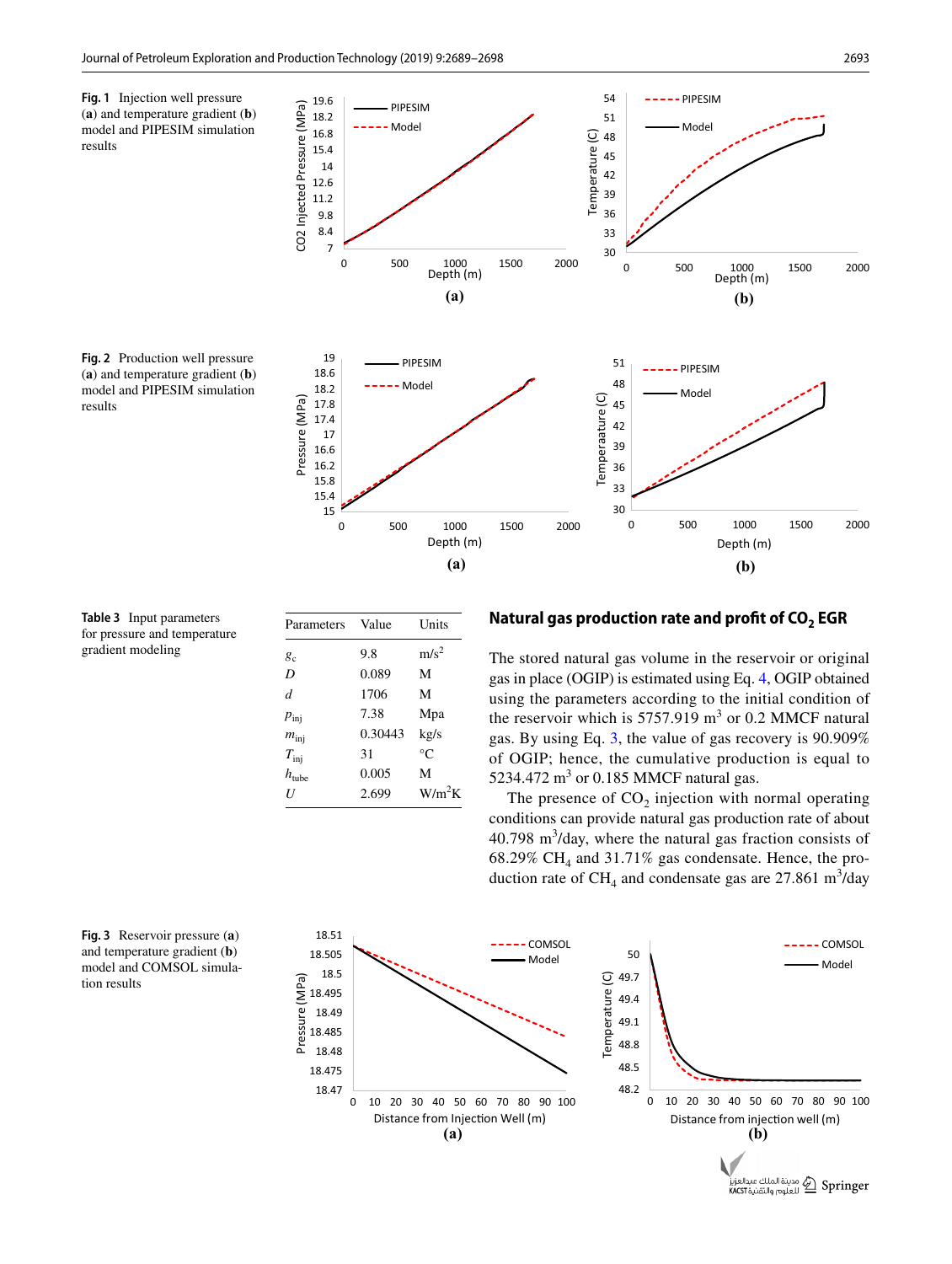<span id="page-5-0"></span>**Table 4** Input parameters for reservoir model

| Parameters | Value  | Units |
|------------|--------|-------|
| L          | 100    | m     |
| $p_{res}$  | 13.51  | MPa   |
| $T_{res}$  | 48.3   | C     |
| h          | 12.192 | m     |
| k          | 27.1   | mD    |
| ሐ          | 0.1035 |       |

<span id="page-5-1"></span>**Table 5** Profit detail calculation of CO<sub>2</sub> EGR and carbon sequestration

| Value    | Units   |  |
|----------|---------|--|
| 5183.533 | USD/day |  |
| 408.789  | USD/day |  |
| 99.188   | USD/day |  |
| 221.367  | USD/day |  |
| 4454.189 | USD/day |  |
|          |         |  |



<span id="page-5-2"></span>**Fig. 4** Sensitivity analysis curve of changes in mass fow rate

and 12.937  $m<sup>3</sup>/day$ , respectively, or 0.985 MMBtu/day and 76.082 bbl/day. These production rates yield the  $CO<sub>2</sub> EGR$ of about 4454.189 USD/day. Total injection time in this model is 128 days.

 $CO<sub>2</sub>$  EGR costs according to NP parameters and Eqs.  $9-13$ , the CO<sub>2</sub> purchase cost is 408.789 USD/day, recycling cost to recover  $CO<sub>2</sub>$  is 99.188 USD/day, and pumping cost is 221.367 USD/day. The calculation of proft can be determined using the revenue and costs. Details of proft are shown in Table [5.](#page-5-1)

#### **Sensitivity analysis**

Sensitivity analysis is used to determine the effect of variation on the operation condition parameter (pressure, temperature and mass flow rate of  $CO<sub>2</sub>$  injection) to the profit value. Figure [4](#page-5-2) shows the curve of sensitivity analysis of





<span id="page-5-3"></span>**Fig. 5** Sensitivity analysis curve of changes in pressure



<span id="page-5-4"></span>**Fig. 6** Sensitivity analysis curve of changes in temperature

 $CO<sub>2</sub>$  injection pressure related to profit. The increase in  $CO<sub>2</sub>$ injection mass fow rate with constant temperature and pressure will increase EGR and carbon sequestration  $CO<sub>2</sub>$  profits proportionally. This is because the greater  $CO<sub>2</sub>$  injected into the reservoir will increase the produced natural gas even though the purchase cost, recycling and pumping cost will also increase.

Sensitivity analysis for changes in  $CO<sub>2</sub>$  injection pressure with constant mass flow rate and CO2 injection temperature is shown in Fig. [5](#page-5-3). The curve shows that the increase in value of  $CO<sub>2</sub>$  injection pressure will reduce the profit. It is because the increase in injection pressure will actually reduce the production of natural gas while pump operational costs increase.

While sensitivity analysis of changes in  $CO<sub>2</sub>$  injection temperature with constant mass fow rate and pressure will increase proft as shown in Fig. [6,](#page-5-4) increasing the injection temperature will increase the natural gas produced and also decrease the pump operational cost.

From the sensitivity results, it can be concluded that a high mass fow rate and temperature will increase proft. In order to obtain a high mass flow rate, it is required high  $CO<sub>2</sub>$ injection pressure. Meanwhile, high injection pressure will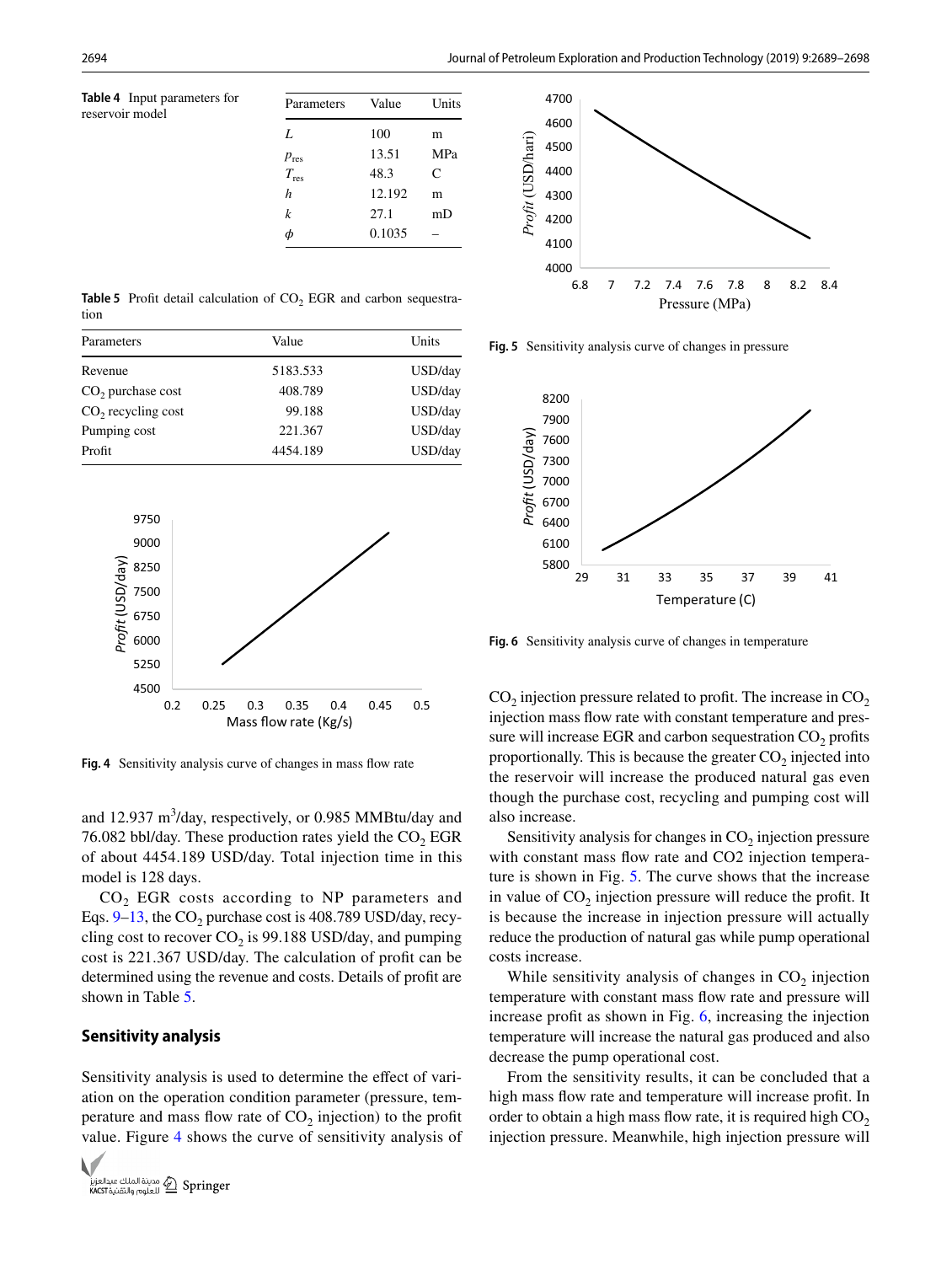reduce profts due to lower natural gas production rate and also increase the cost of pump during operation. Hence, it is necessary to determine the combination of operation condition parameter (mass flow rate, temperature and pressure of  $CO<sub>2</sub>$  injection) to obtain optimum profit.

# Optimization of operating conditions of CO<sub>2</sub> EGR **and CS**

As mentioned before, optimization objective function is to fnd the maximum proft by adjusting the optimum operating condition or optimization variable of EGR and CS processes which are pressure, temperature and mass fow rate of  $CO<sub>2</sub>$  injection. Profit is the amount of revenue or income subtracted from operating costs for EGR  $CO<sub>2</sub>$  injection and CS which includes the cost of procuring and separating  $CO<sub>2</sub>$  and pump operating costs. The constraints used in this optimization are production well head pressure more than  $7.38$  MPa,  $CO<sub>2</sub>$  injection temperature range between 30 and 40  $\degree$ C and CO<sub>2</sub> injection mass flow rate range between 0.3044 and 0.625 kg/s. The optimization technique in this study uses stochastic algorithms optimization technique due to their capability to fnd the global optimum. The stochastic algorithms optimization technique used in this research consists of Killer Whale Algorithm (KWA), duelist algorithm (DA), genetic algorithm (GA), Rain Water Algorithm (RWA) and particle swarm optimization (PSO). The results of the optimization and the best results of each optimization techniques are shown in Table [6.](#page-6-0) The mass fow rate will be the same value at all places; however, pressure and temperature decrease due to thermal and hydraulic loses as shown in Figs. [8](#page-7-0), [9](#page-7-1) and [10.](#page-7-2)

There are three optimization techniques that produced the same optimum variable, i.e., KWA, DA and RWA. The

<span id="page-6-0"></span>**Table 6** Optimum variable resulted from optimization

| Optimization technique<br>Optimization variable |        |       |            |            |
|-------------------------------------------------|--------|-------|------------|------------|
| <b>KWA</b>                                      | GA.    | DА    | <b>PSO</b> | <b>RWA</b> |
| 7.38                                            | 7.38   | 7.38  | 7.58       | 7.38       |
| 40                                              | 39.539 | 40    | 39.303     | 40         |
| 0.625                                           | 0.611  | 0.625 | 0.601      | 0.625      |
|                                                 |        |       |            |            |

Table [6](#page-6-0) shows the profit of each optimization techniques having three diferent values. The best optimization results were provided by KWA, DA and RWA that produce the same objective function value and same optimum optimization variables. These techniques generate profts of 12,334.7 USD/day or proft increase of 276.9%. compared to before optimization proft of 4453.9 USD/day. Meanwhile, GA and PSO optimization produces a lower proft value with an increase of 266.1% for GA and 266.5% for PSO.

The typical iterations of objective function during optimization for KWA, DA and RWA optimization algorithms are shown in Fig. [7](#page-6-2). The objective function has low value at the early of iteration and increases over the iterations and reached global optimum at about 20th iteration.

Comparing before (Figs.  $1, 2, 3$  $1, 2, 3$  $1, 2, 3$ ) and after (Figs.  $8, 9, 10$  $8, 9, 10$  $8, 9, 10$ ) optimization by using the same model and optimized variables according to Table [6](#page-6-0) (mass balances), the graphical presentation to prove efectiveness of optimization method in searching best pressure and temperature variables of  $CO<sub>2</sub>$ EGR and carbon sequestration are shown in Figs. [8,](#page-7-0)[9](#page-7-1) and [10](#page-7-2). BY similar simulation way before and after optimization,



<span id="page-6-2"></span>**Fig. 7** Increase in objective function during iterations

<span id="page-6-1"></span>**Table 7** Proft detail calculation after optimization

| Parameter                                  | <b>KWA</b> | GA         | DA         | <b>PSO</b> | <b>RWA</b> |
|--------------------------------------------|------------|------------|------------|------------|------------|
| Income from $CH4$ (USD/day)                | 7.139      | 6.869      | 7.139      | 6.9        | 7.139      |
| Income from condensate (USD/day)           | 13.947.7   | 13.421.342 | 13.947.7   | 13.481.041 | 13.947.7   |
| CO <sub>2</sub> procurement cost (USD/day) | 839.333    | 820.532    | 839.333    | 839.333    | 839.333    |
| CO <sub>2</sub> separation cost (USD/day)  | 203.656    | 199.094    | 203.656    | 203.656    | 203.656    |
| Pump cost (USD/day)                        | 577.165    | 556.338    | 577.165    | 576.026    | 577.165    |
| Profit (USD/day)                           | 12.334.685 | 11.852.247 | 12.334.685 | 11.868.386 | 12.334.685 |



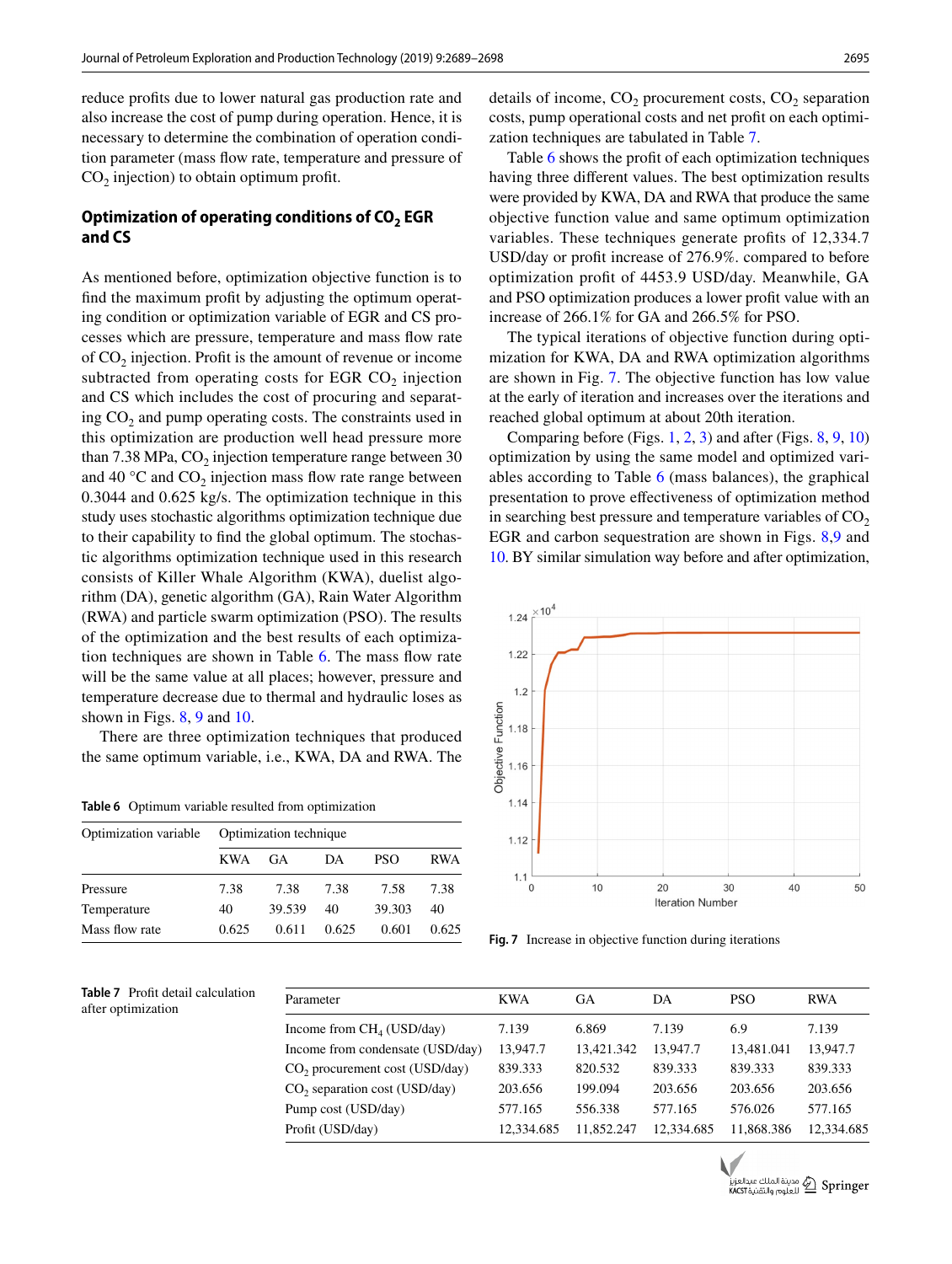<span id="page-7-1"></span><span id="page-7-0"></span>

<span id="page-7-2"></span> $CO<sub>2</sub>$  is injected into injection well using optimized mass flow rate, pressure and temperature variables (refer to Table [6\)](#page-6-0).

Comparison of Figs. [1](#page-4-0) and [8](#page-7-0) shows the degradation of temperature and pressure with slight diference. However, in injection wells, the temperature of  $CO<sub>2</sub>$  is higher than the temperature of the rock outside the tubing, hence the  $CO<sub>2</sub>$  temperature decreased along 100 m of injection well and it heats up again after temperature equilibrium. Meanwhile, the pressure on  $CO<sub>2</sub>$  increases continuously due to the gravitational force. In addition, the infuence of temperature on supercritical  $CO<sub>2</sub>$  pressure has no significant effect. Gravitational force and pressure drop are infuenced by the density of  $CO<sub>2</sub>$ . Therefore, the injection well model using Beggs–Brill method can capture the nonlinearity of injection well tube and rock.

Figures [9a](#page-7-1) and [3](#page-4-3)a show that the degradation of pressure is slightly diferent due to the pressure diference before and after optimization quite similar. Meanwhile, in Figs. [9](#page-7-1)b and [3](#page-4-3)b, the inlet temperature of reservoir as a representation of outlet temperature of injection well is diferent. Hence, the nonlinearity efect due to range of temperature is a main cause. It can be concluded that the reservoir model using Darcy and mass energy balances method can capture the nonlinearity of reservoir rock accurately.

The natural gas conditions in production well before and after optimization are similar operating conditions (Figs. [2,](#page-4-1)

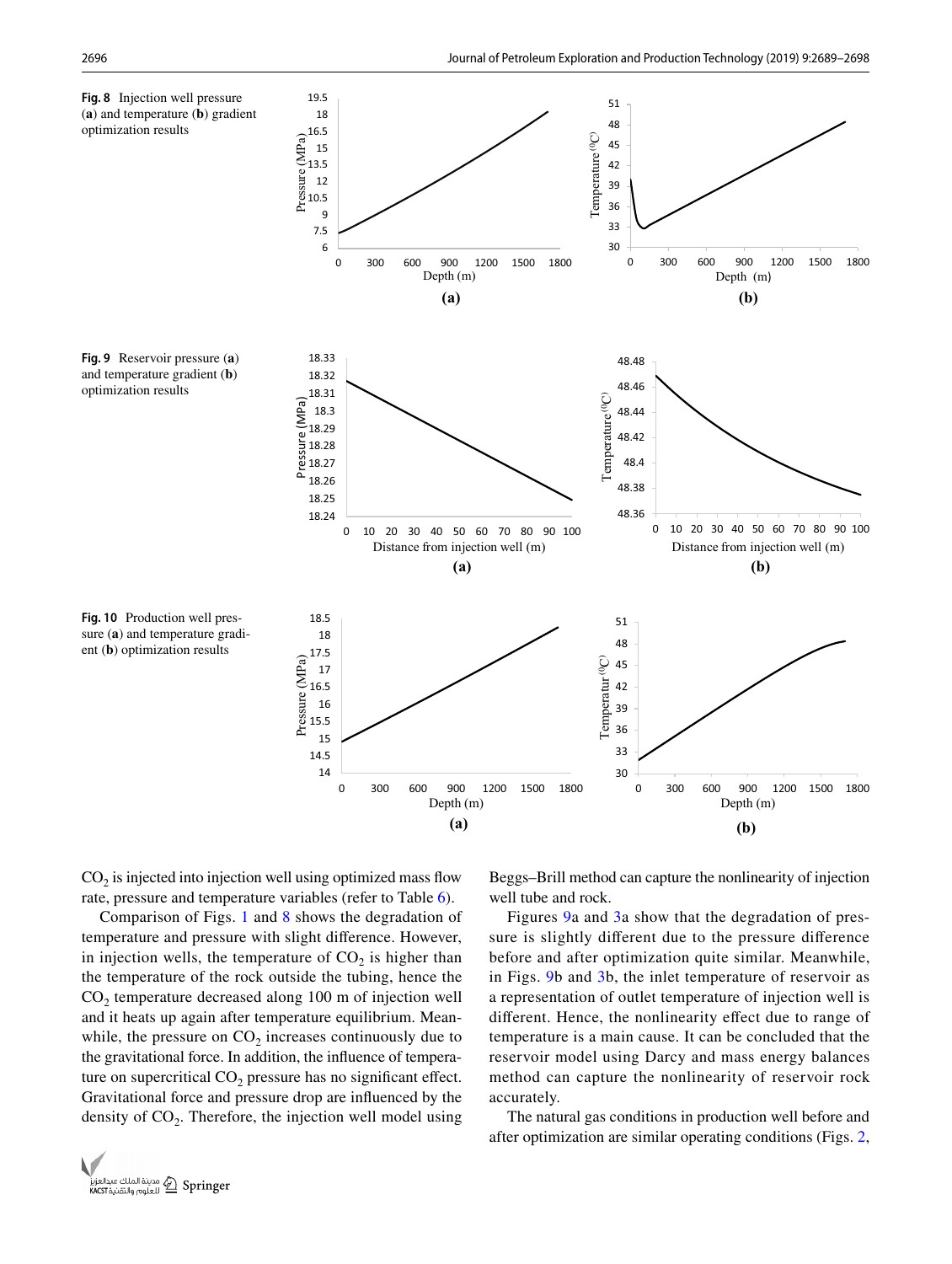[10](#page-7-2)). The pressure and temperature will decrease with the increase in distance from the reservoir. Production well outlet pressure after optimization will decrease due to lower reservoir pressure.

# **Conclusion**

 $CO<sub>2</sub> EGR$  and carbon sequestration  $(CS)$  can be modeled by dividing into three parts, i.e., injection well, reservoir and production well. Injection pressure drop model in injection and production wells uses Beggs–Brill method, while in reservoir by using Darcy equation. Temperature gradient modeling uses mass and heat transfer equations. The average deviation of pressure drops and temperature gradient model in injection well compared to PIPESIM software simulation were 3.03642% and 1.76961%, respectively. Meanwhile, validation at reservoir pressure drop model and temperature gradient compared to COMSOL Multiphysics software simulation has mean deviation of about 0.2003% and 0.0002%, respectively. The average deviation of pressure drops model and temperature gradient in production well have average deviation of 0.80225% and 1.38729% for pressure drop and temperature, respectively. More importantly, it can be concluded that the reservoir model using Darcy and mass energy balances method, and injection and production wells model using Beggs–Brill method can capture the nonlinearity of wellbore accurately. Based on the sensitivity analysis, the proft will increase when mass fow rate and temperature increase; otherwise, it will decrease when  $CO<sub>2</sub>$  injection pressure increases. The best results of optimization were provided by using Killer Whale Algorithm (KWA), duelist algorithm (DA) and Rain Water Algorithm (RWA). The optimization results show an increase in proft from 4454.189 USD/day to 12,334.685 USD/day or 276.9% higher than the initial condition of the injection without optimization. By using injection parameters that have been optimized, the  $CO<sub>2</sub>$  that can be stored is 1486.01 tons.

**Acknowledgements** The authors gratefully thank Institut Teknologi Sepuluh Nopember (ITS) Surabaya and Universiti Teknologi PETRO-NAS (UTP) for providing the facilities in conducting this research.

#### **Compliance with ethical standards**

**Conflict of interest** On behalf of all authors, the corresponding author states that there is no confict of interest.

**Open Access** This article is distributed under the terms of the Creative Commons Attribution 4.0 International License [\(http://creativeco](http://creativecommons.org/licenses/by/4.0/) [mmons.org/licenses/by/4.0/](http://creativecommons.org/licenses/by/4.0/)), which permits unrestricted use, distribution, and reproduction in any medium, provided you give appropriate credit to the original author(s) and the source, provide a link to the Creative Commons license, and indicate if changes were made.

#### **References**

- <span id="page-8-2"></span>Banete O (2014) Towards Modeling heat transfer using a lattice Boltzmann method for porous media. Ontario
- <span id="page-8-0"></span>Beggs DH, Brill JP (1973) A study of two-phase fow in inclined pipes. SPE-AIME, pp 616–617
- <span id="page-8-9"></span>Biyanto TR, Dina S (2016) Optimization of  $CO<sub>2</sub>$  capture using particle swarm optimization. In: 4th international conference on integrated petroleum engineering and geosciences 2016—enhanced oil recovery, 17 August 2016, Malaysia
- <span id="page-8-6"></span>Biyanto TR, Fibrianto HY, Nugroho G, Hatta AM, Listijorini E, Budiati T, Huda H (2016a) Duelist algorithm: an algorithm inspired by how duelist improve their capabilities in a duel. In: Lecture notes in computer science (including subseries Lecture Notes in Artifcial Intelligence and Lecture Notes in Bioinformatics) vol. 9712 LNCS. Springer Verlag, pp 39–47 [https://doi.org/10.1007/978-](https://doi.org/10.1007/978-3-319-41000-5_4) [3-319-41000-5\\_4](https://doi.org/10.1007/978-3-319-41000-5_4)
- <span id="page-8-12"></span>Biyanto TR, Fibrianto HY, Ramasamy M (2016b) Thermal and hydraulic impacts consideration in refnery crude preheat train cleaning scheduling using recent stochastic optimization methods. Appl Therm Eng 108:1436–1450. [http://www.sciencedirect.com/scien](http://www.sciencedirect.com/science/article/pii/S1359431116307256) [ce/article/pii/S1359431116307256](http://www.sciencedirect.com/science/article/pii/S1359431116307256)
- <span id="page-8-13"></span>Biyanto TR, Gonawan EK, Nugroho G, Hantoro R, Cordova H, Indrawati K (2016c) Heat exchanger network retroft throughout overall heat transfer coefficient by using genetic algorithm. Appl Therm Eng 94:274–281. [http://www.sciencedirect.com/science/](http://www.sciencedirect.com/science/article/pii/S1359431115012077) [article/pii/S1359431115012077](http://www.sciencedirect.com/science/article/pii/S1359431115012077)
- <span id="page-8-3"></span>Biyanto TR, Matradji, Irawan S, Febrianto HY, Afdanny N, Rahman AH, Gunawan KS, Pratama JA, Bethiana TN (2017a) Killer whale algorithm: an algorithm inspired by the life of killer whale. In: Procedia computer science, vol 124. Elsevier B.V., pp 151–157. <https://doi.org/10.1016/j.procs.2017.12.141>
- <span id="page-8-4"></span>Biyanto TR, Matradji, Sawal, Rahman AH, Abdillah AI, Bethiana TN, Irawan S (2017b) Application of killer whale algorithm in ASP EOR optimization. In: Procedia computer science, vol 124. Elsevier B.V., pp 158–166. [https://doi.org/10.1016/j.procs](https://doi.org/10.1016/j.procs.2017.12.142) [.2017.12.142](https://doi.org/10.1016/j.procs.2017.12.142)
- <span id="page-8-7"></span>Biyanto TR, Rahman JA, Sarwono S, Roekmono R, Laila HN, Abdurrakhman A, Darwito PA (2017c) Techno economic optimization of Petlyuk distillation column design using Duelist algorithm. In: Procedia engineering, vol 170. Elsevier Ltd., pp 520–527. [https](https://doi.org/10.1016/j.proeng.2017.03.083) [://doi.org/10.1016/j.proeng.2017.03.083](https://doi.org/10.1016/j.proeng.2017.03.083)
- <span id="page-8-5"></span>Biyanto TR et al (2018a) Techno economic optimization of hollow fiber membrane design for  $CO<sub>2</sub>$  separation using killer whale algorithm. In: Negash B et al (eds) Selected topics on improved oil recovery. Springer, Singapore. [https://doi.](https://doi.org/10.1007/978-981-10-8450-8_5) [org/10.1007/978-981-10-8450-8\\_5](https://doi.org/10.1007/978-981-10-8450-8_5)
- <span id="page-8-8"></span>Biyanto TR et al (2018b) Optimization of mud injection pressure in oil drilling using duelist algorithm. In: Negash B et al (eds) Selected topics on improved oil recovery. Springer, Singapore. [https://doi.](https://doi.org/10.1007/978-981-10-8450-8_8) [org/10.1007/978-981-10-8450-8\\_8](https://doi.org/10.1007/978-981-10-8450-8_8)
- <span id="page-8-10"></span>Biyanto TR, Matradji, Febrianto HY, Afdanny N, Rahman AH, Gunawan KS (2018c) Rain water algorithm: Newton's law of rain water movements during free fall and uniformly accelerated motion utilization. In: Engineering physics international conference (EPIC) 2018. AIP conference proceedings, vol 2088, 31 October–2 November 2018, Surabaya, Indonesia
- <span id="page-8-11"></span>Biyanto TR, Dienanta GP, Angrea TO, Utami IT, Ayurani L, Khalil M, Bethiana TN (2018d) Optimization of supersonic separation (3S) design using rain water algorithm. In: AIP conference proceedings, vol 2001. American Institute of Physics Inc. [https://doi.](https://doi.org/10.1063/1.5049999) [org/10.1063/1.5049999](https://doi.org/10.1063/1.5049999)
- <span id="page-8-1"></span>Burruss RA, Ryder RT (2014) Composition of natural gas and crude oil produced from 14 wells in the Lower Silurian "Clinton"